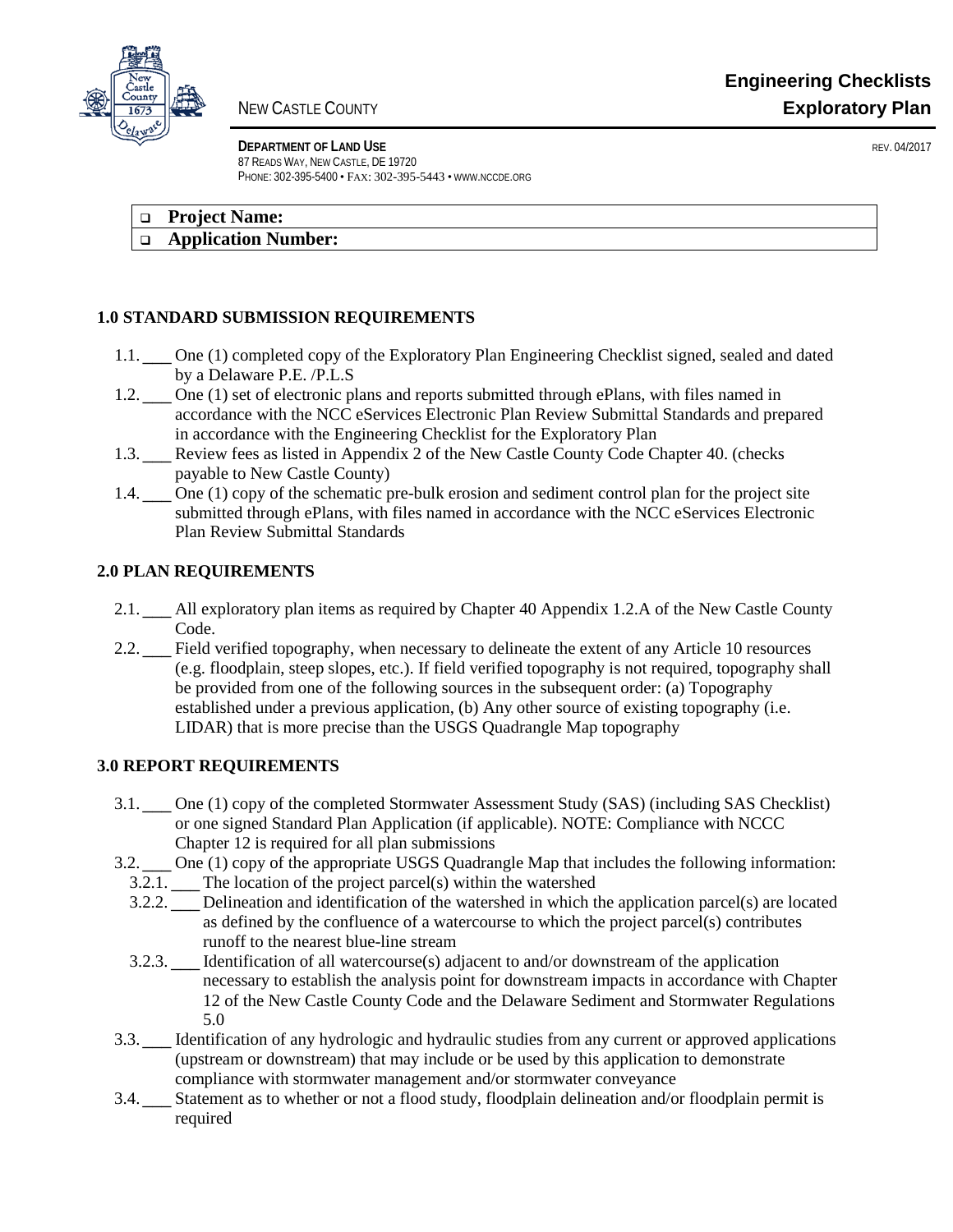3.5.  $\Box$  Pre-development stormwater computational analysis that provides the following:

- 3.5.1.  $\blacksquare$  Identification of the methodology used for computing peaks. (TR-55 or TR-20)
- 3.5.2.  $\Box$  Computations for determining CN values for each drainage area
- 3.5.3.  $\blacksquare$  Computations for determining the Tc flow path time for each drainage area
- 3.5.4. **I** Identification of any natural runoff detention/retention features. (sumps/swamps, etc.)
- 3.6.  $\Box$  One (1) copy of the pre-development drainage plan that includes the following information:
- 3.6.1.  $\blacksquare$  Delineation of drainage areas contributing stormwater runoff through the project site and the appropriate sizing criteria for all conveyances
- 3.6.2. **I** Depiction of all drainage areas, points of analysis, site discharge points and points of interest
- 3.6.3. **I** Labeling of the area, composite CN value and Tc flow path for each drainage area
- 3.6.4.  $\blacksquare$  Labeling of the current means of conveyance (characteristics of flow) to each site discharge point
- 3.6.5. **I** Delineation of detention/retention features (sumps/swamps, etc.) with the extent of ponding and outlet defined
- 3.6.6.  $\blacksquare$  Labeling of the cross-section(s) to define reach(es), if any
- 3.6.7.  $\blacksquare$  Identification of points of interest within the site, with respect to the location of all natural resources (as defined by Chapter 40 Section 40.10.010 of the New Castle County Code)
- 3.6.8. **I** Identification of off-site areas sensitive to stormwater impacts not related to a watercourse (e.g. steep slopes, wetlands, drainageways and existing development)
- 3.6.9.  $\blacksquare$  Identification and delineation of areas suitable for the conservation of stormwater management by passive infiltration and filtration
- 3.7.  $\Box$  Narrative discussing the potential for the implementation of conservation design practices and Post Construction Best Management Practices (BMP's) for managing the quality and quantity of post-developed stormwater runoff. The narrative shall also address the following:
	- 3.7.1.  $\blacksquare$  Describe field testing (i.e. soils borings, infiltration testing, etc.) required to demonstrate stormwater management design feasibility?
	- 3.7.2.  $\blacksquare$  Describe how the hydrology on the project parcel(s) will be affected by the developed land use condition when compared to existing conditions?
		- 3.7.2.1.  $\underline{\blacksquare}$  Describe how the site will be designed to utilize the open space or landscaping to maximize infiltration, runoff volume control and filtering of stormwater runoff to compliance with the applicable regulations (e.g. reforestation, disconnection into landscaped areas)
		- 3.7.2.2.  $\underline{\mathbb{M}}$  Describe how BMP's are integrated into the site design for stormwater management compliance
		- 3.7.2.3. **I** Provide justification for additional storage for volume management, if required
	- 3.7.3.  $\blacksquare$  Describe the physical condition of the conveyance systems on and down gradient of the project parcel(s) including the site discharge point(s (NCCC §12.04.001)
		- 3.7.3.1.  $\Box$  Identify where and to what degree points of interest and project discharge points are vulnerable to erosion and what steps may be implemented to address the erosion potential
		- 3.7.3.2. **I** Document the current function, including photographic documentation, of the existing on and off-site conveyance systems (e.g. clogged, eroded, broken, etc.)
		- 3.7.3.3.  $\underline{\blacksquare}$  Describe how downstream properties, if any, are impacted by post-developed stormwater discharge and identification of downstream constraints (to the nearest watercourse), if any, that limit the peak rate discharge from the proposed development and the erosion potential of the receiving watercourse. Provide specific descriptions to address constraints
	- 3.7.3.4.  $\boxed{\blacksquare}$  Identify any offsite drainage easements that may be required to convey run-off from the site to a point of outfall with adequate capacity for the post-developed stormwater runoff
- 3.8.  $\Box$  Identify any unusual or nonstandard maintenance implications are associated with the stormwater practices proposed? Be sure to also identify the entity which will assume maintenance responsibility (private ownership, maintenance corporation or third party agreement) for the stormwater features proposed and the nature of their associated maintenance